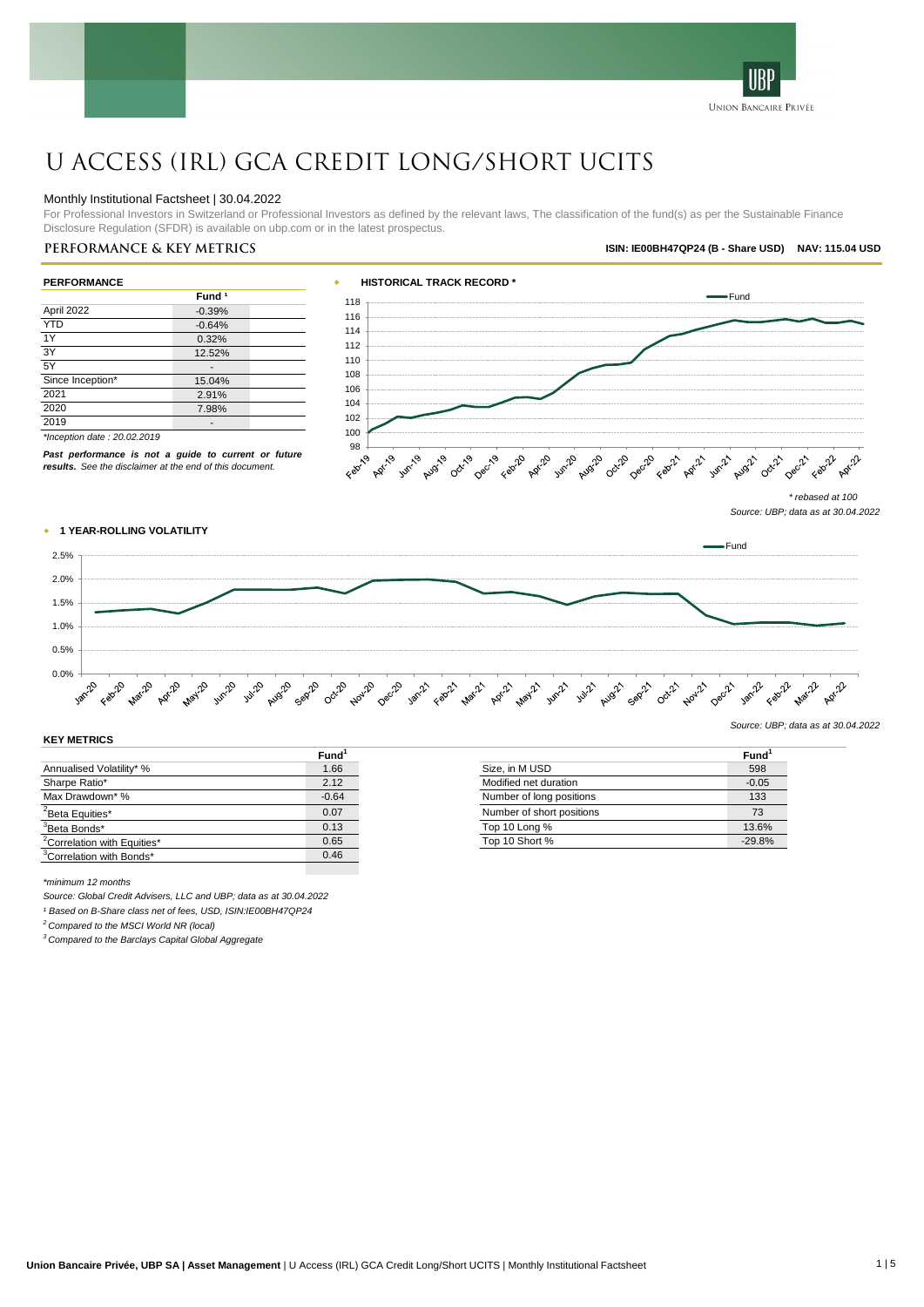### **PERFORMANCE CONTRIBUTION**

#### **\*** BY SECTOR

|                                | <b>MTD</b> | YTD      |                            | <b>MTD</b> | YTD.       |
|--------------------------------|------------|----------|----------------------------|------------|------------|
| Aerospace                      | $0.00\%$   | 0.02%    | Carry                      | 0.18%      | 0.80%      |
| <b>Broadcasting</b>            | $-0.09%$   | $-0.09%$ | Long                       | $-2.43%$   | $-5.16%$   |
| Cable/Wireless Video           | $-0.24%$   | $-0.58%$ | Short                      | 1.86%      | 3.73%      |
| Chemicals                      | 0.04%      | $-0.07%$ | Total                      | $-0.39%$   | $-0.63%$   |
| <b>Consumer Products</b>       | 0.06%      | 0.15%    |                            |            |            |
| <b>Diversified Media</b>       | $-0.23%$   | $-0.41%$ | <b>BY INSTRUMENT TYPE</b>  |            |            |
| Energy                         | 0.00%      | 0.15%    |                            | <b>MTD</b> | <b>YTD</b> |
| Financial                      | $-0.01%$   | $-0.02%$ | Loans                      | 0.00%      | 0.00%      |
| Food and Drug                  | 0.04%      | 0.05%    | <b>Bonds</b>               | $-0.60%$   | $-0.95%$   |
| Food/Tobacco                   | $-0.03%$   | $-0.04%$ | CDS                        | 0.36%      | 0.50%      |
| <b>Forest Prod/Containers</b>  | $-0.05%$   | $-0.04%$ | Equity                     | $-0.15%$   | $-0.18%$   |
| Gaming/Leisure                 | $-0.20%$   | $-0.23%$ | Total                      | $-0.39%$   | $-0.63%$   |
| Healthcare                     | $-0.10%$   | $-0.23%$ |                            |            |            |
| Housing                        | 0.00%      | $-0.01%$ | <b>BY MOODY'S CATEGORY</b> |            |            |
| Information Technology         | 0.02%      | 0.09%    |                            | <b>MTD</b> | <b>YTD</b> |
| Manufacturing                  | $-0.03%$   | $-0.05%$ | Baa and above              | 0.16%      | 0.38%      |
| Metals/Minerals                | 0.04%      | 0.06%    | Ba                         | $-0.04%$   | $-0.06%$   |
| Other                          | 0.45%      | 0.68%    | В                          | $-0.35%$   | $-0.96%$   |
| Retail                         | 0.01%      | $-0.05%$ | Caa                        | $-0.34%$   | $-0.30%$   |
| Service                        | $-0.07%$   | $-0.01%$ | NR/Below Caa               | 0.18%      | 0.30%      |
| Telecommunications             | 0.02%      | 0.10%    | Total                      | $-0.39%$   | $-0.64%$   |
| Transportation                 | $-0.01%$   | $-0.02%$ |                            |            |            |
| Utility                        | 0.04%      | 0.04%    |                            |            |            |
| <b>Wireless Communications</b> | $-0.05%$   | $-0.12%$ |                            |            |            |
| <b>Grand Total</b>             | $-0.39%$   | $-0.63%$ |                            |            |            |

|  | BY SIDE |  |  |
|--|---------|--|--|
|--|---------|--|--|

| MTD      | YTD.     |
|----------|----------|
| 0.00%    | 0.02%    |
| 0.09%    | $-0.09%$ |
| 0.24%    | $-0.58%$ |
| $0.04\%$ | $-0.07%$ |
|          |          |

#### Diversified Media -0.23% -0.41% w **BY INSTRUMENT TYPE**

|              | טוויו     | .        |
|--------------|-----------|----------|
| Loans        | $0.00\%$  | $0.00\%$ |
| <b>Bonds</b> | $-0.60\%$ | $-0.95%$ |
| <b>CDS</b>   | 0.36%     | 0.50%    |
| Equity       | $-0.15%$  | $-0.18%$ |
| Total        | $-0.39%$  | $-0.63%$ |

### Housing 0.00% -0.01% w **BY MOODY'S CATEGORY**

|               | MIU      | 1 I LJ   |
|---------------|----------|----------|
| Baa and above | 0.16%    | 0.38%    |
| Ba            | $-0.04%$ | $-0.06%$ |
| B             | $-0.35%$ | $-0.96%$ |
| Caa           | $-0.34%$ | $-0.30%$ |
| NR/Below Caa  | 0.18%    | 0.30%    |
| Total         | $-0.39%$ | $-0.64%$ |
|               |          |          |

*Source: Global Credit Advisers, LLC; data as at 30.04.2022*

*Past performance is not a guide to current or future results. See the disclaimer at the end of this document*

*Performance contribution figures are shown net of fees.*

### **TOP POSITIONS**

### **Top 10 Long Positions**

| Investment name                                   | Instrument type | <b>Sector</b>          | %     |
|---------------------------------------------------|-----------------|------------------------|-------|
| ALTICE FRANCE HOLDING SA 10.500% 05/15/27 SR:144A | <b>Bonds</b>    | Cable/Wireless Video   | 3.00% |
| COMSTOCK RESOURCES INC 7.500% 05/15/25 SR:144A    | <b>Bonds</b>    | Energy                 | 1.70% |
| CAESARS ENTERTAIN INC 8.125% 07/01/27 SR:144A     | <b>Bonds</b>    | Gaming/Leisure         | 1.50% |
| SM ENERGY CO 10.000% 01/15/25 SR:144A             | <b>Bonds</b>    | Energy                 | 1.20% |
| SURGERY CENTER HOLDINGS 10.000% 04/15/27 SR:144A  | <b>Bonds</b>    | Healthcare             | 1.10% |
| WINDSTREAM ESCROW LLC 7.750% 08/15/28 SR:144A     | <b>Bonds</b>    | Telecommunications     | 1.10% |
| PRESIDIO HOLDING INC 8.250% 02/01/28 SR:144A      | <b>Bonds</b>    | Information Technology | 1.10% |
| GOLDEN ENTERTAINMENT INC 7.625% 04/15/26 SR:144A  | <b>Bonds</b>    | Gaming/Leisure         | 1.00% |
| TRONOX INC 4.625% 03/15/29 SR:144A                | <b>Bonds</b>    | Chemicals              | 1.00% |
| CHS/COMMUNITY HEALTH SYS 8.000% 03/15/26 SR:144A  | <b>Bonds</b>    | Healthcare             | 0.90% |
| Total                                             |                 |                        | 13.6% |

#### **Top 10 Short Positions**

| Investment name | Instrument type | <b>Sector</b>                  | %         |
|-----------------|-----------------|--------------------------------|-----------|
| Short 1         | <b>CDS</b>      | Other                          | $-15.10%$ |
| Short 2         | <b>CDS</b>      | Other                          | $-4.10%$  |
| Short 3         | <b>CDS</b>      | Other                          | $-2.70%$  |
| Short 4         | <b>CDS</b>      | <b>Wireless Communications</b> | $-1.60%$  |
| Short 5         | <b>Bonds</b>    | Other                          | $-1.40%$  |
| Short 6         | <b>CDS</b>      | Chemicals                      | $-1.20%$  |
| Short 7         | <b>Bonds</b>    | Gaming/Leisure                 | $-1.00\%$ |
| Short 8         | <b>Bonds</b>    | Information Technology         | $-1.00\%$ |
| Short 9         | <b>Bonds</b>    | Cable/Wireless Video           | $-0.90%$  |
| Short 10        | <b>Bonds</b>    | Healthcare                     | $-0.90\%$ |
| Total           |                 |                                | $-29.9%$  |

*Source: Global Credit Advisers, LLC; data as at 30.04.2022*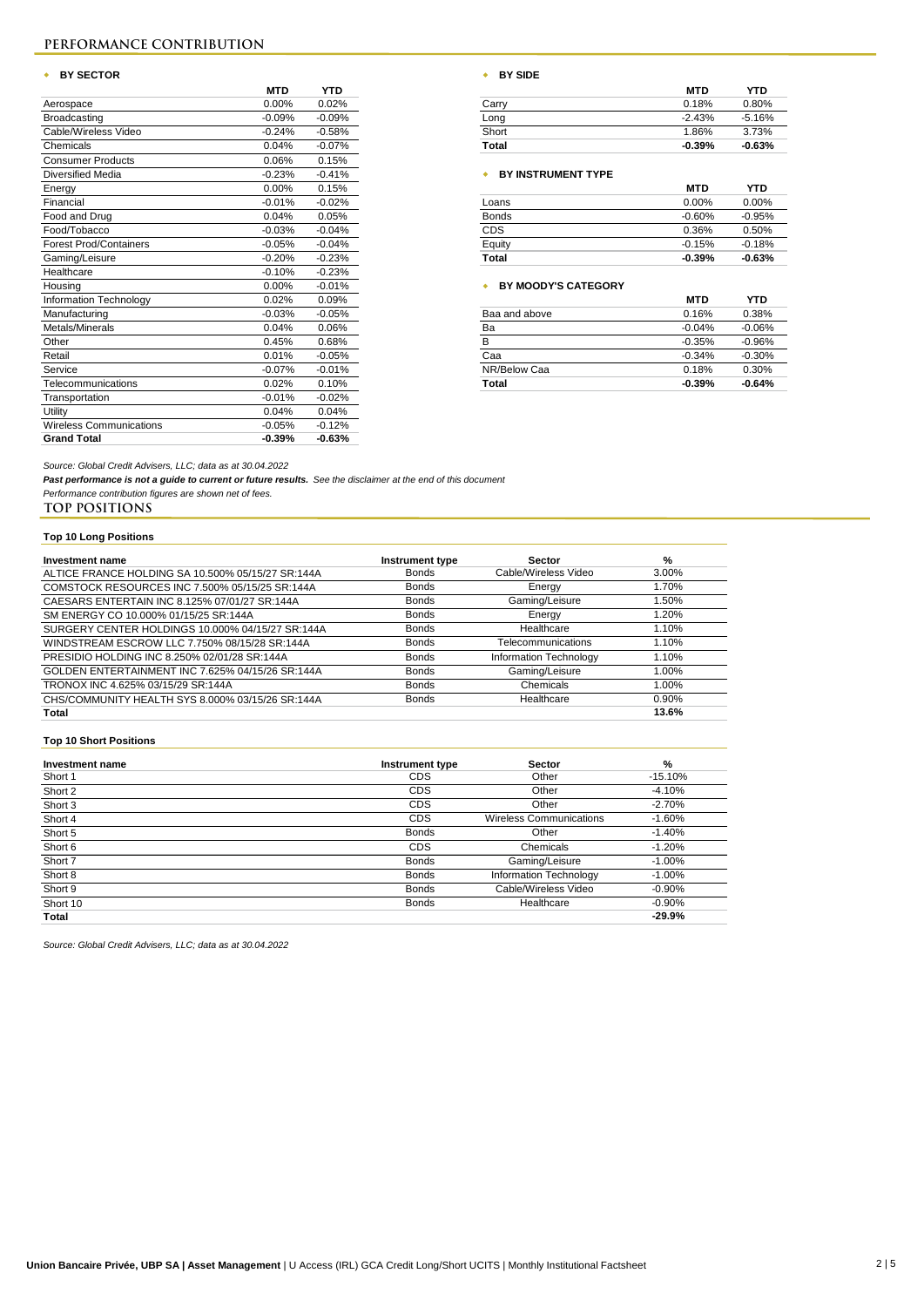### **Monthly TOP 3 CONTRIBUTORS / DETRACTORS**

#### **MAIN CONTRIBUTORS**

| Name      | <b>Direction</b> | Intrument type | Sector                        | <b>MTD Contribution*</b> |
|-----------|------------------|----------------|-------------------------------|--------------------------|
| Morton    | Short            | <b>Bonds</b>   | Chemicals                     | 0.06%                    |
| Home      | Short            | Bonds          | Retail                        | $0.06\%$                 |
| CommScope | Short            | <b>Bonds</b>   | <b>Information Technology</b> | 0.05%                    |

#### **MAIN DETRACTORS**

| Name                            | <b>Direction</b> | Intrument type | Sector               | <b>MTD Contribution*</b> |
|---------------------------------|------------------|----------------|----------------------|--------------------------|
| Bausch Health                   | Long             | Bonds          | Healthcare           | $-0.10%$                 |
| <b>Community Health Systems</b> | ∟ona             | Bonds          | Healthcare           | $-0.08%$                 |
| <b>CSC Holdings</b>             | ∟onq             | Bonds          | Cable/Wireless Video | $-0.08%$                 |

*Source: Global Credit Advisers, LLC; data as at 30.04.2022*

*Past performance is not a guide to current or future results. See the disclaimer at the end of this document*

*\*Performance contribution figures are shown net of fees.*

### **PORTFOLIO EXPOSURES\***

#### w **LONG/ SHORT EXPOSURE**

| ______<br>____           | ona        | shori | Net        |
|--------------------------|------------|-------|------------|
| <b>Current Month-End</b> | 4.9%<br>ó۵ | 53.8% | 40.<br>170 |

#### **+ BY SECTOR**



*\* Portfolio Exposures are shown excluding cash & others Source: Global Credit Advisers, LLC; data as at 30.04.2022*

#### w **BY MOODY'S CATEGORY**

|               | Long  | Short    | <b>Net</b> |
|---------------|-------|----------|------------|
| Baa and above | 0.2%  | $-6.4%$  | $-6.2%$    |
| Ba            | 8.5%  | $-3.0%$  | 5.5%       |
| в             | 31.7% | $-13.9%$ | 17.9%      |
| Caa           | 20.4% | $-8.8%$  | 11.6%      |
| NR/Below Caa  | 4.1%  | $-21.7%$ | $-17.7%$   |
| Total         | 64.9% | $-53.8%$ | 11.1%      |

### w **BY INSTRUMENT TYPE**

| Long  | Short    | <b>Net</b> |
|-------|----------|------------|
| 0.0%  | 0.0%     | $0.0\%$    |
| 62.5% | $-28.6%$ | 33.9%      |
| 0.0%  | $-25.2%$ | $-25.2%$   |
| 2.3%  | 0.1%     | 2.4%       |
| 64.9% | $-53.8%$ | 11.1%      |
|       |          |            |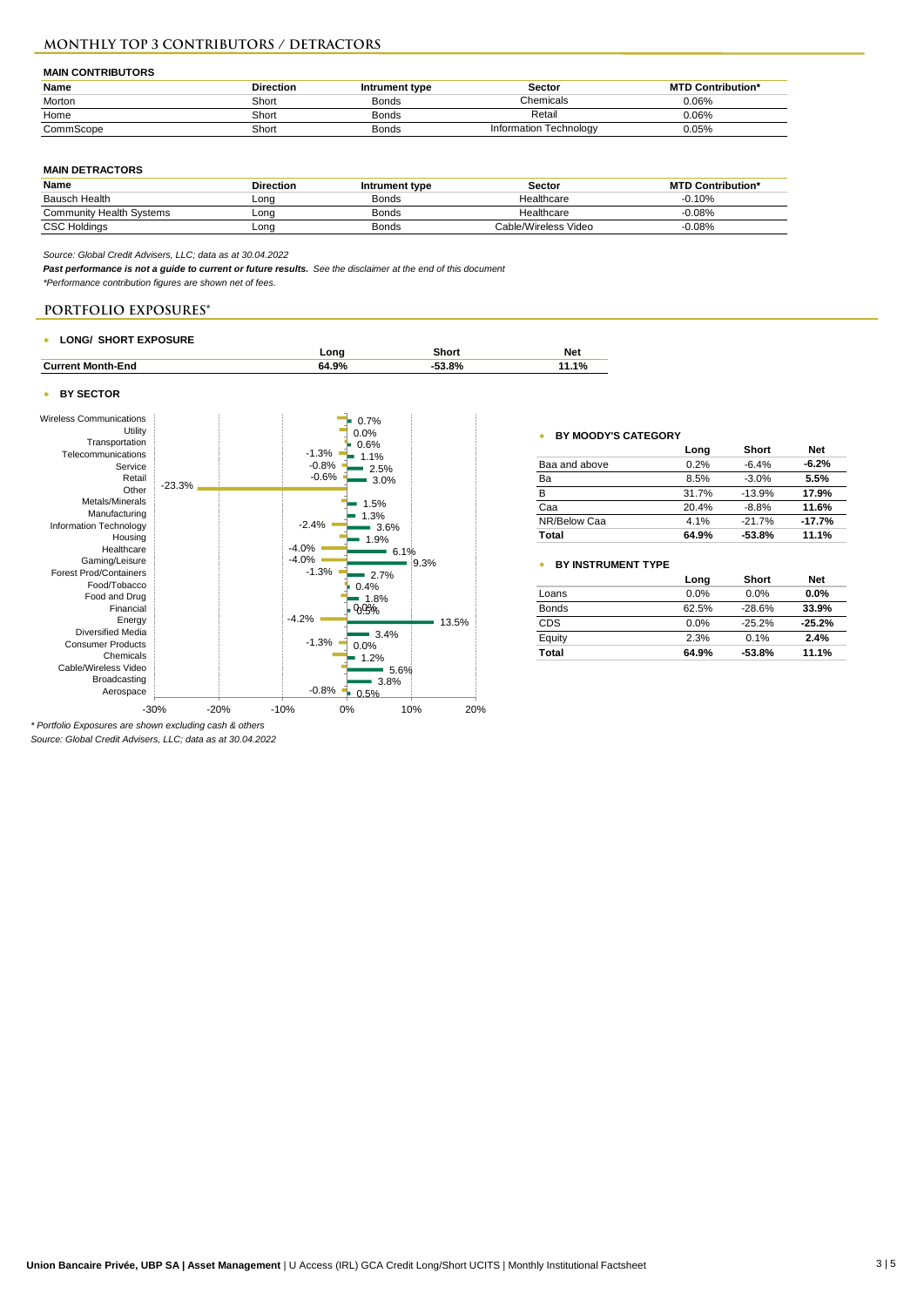### **HISTORICAL ANALYSIS**

#### w **DRAWDOWN ANALYSIS**

| Peak       | Trough     | Drawdown | Recovery<br>Time | Recovery<br>Date |
|------------|------------|----------|------------------|------------------|
| 31.12.2021 | 30.04.2022 | $-0.64%$ | $\geq 0$         |                  |
| 29.10.2021 | 30.11.2021 | $-0.29%$ | 1                | 31.12.2021       |
| 30.06.2021 | 31.08.2021 | $-0.23%$ | 2                | 29.10.2021       |
| 29.02.2020 | 31.03.2020 | $-0.23%$ | 1                | 30.04.2020       |
| 30.09.2019 | 30.11.2019 | $-0.22%$ | 1                | 31.12.2019       |
| 30.04.2019 | 31.05.2019 | $-0.19%$ |                  | 30.06.2019       |



*Source: UBP; data as at 30.04.2022*

### w **12 MONTH BETA EQUITY EVOLUTION**



*Source: UBP; data as at 30.04.2022*





## w **12 MONTH CORRELATION BOND EVOLUTION**

w **12 MONTH CORRELATION EQUITY EVOLUTION**